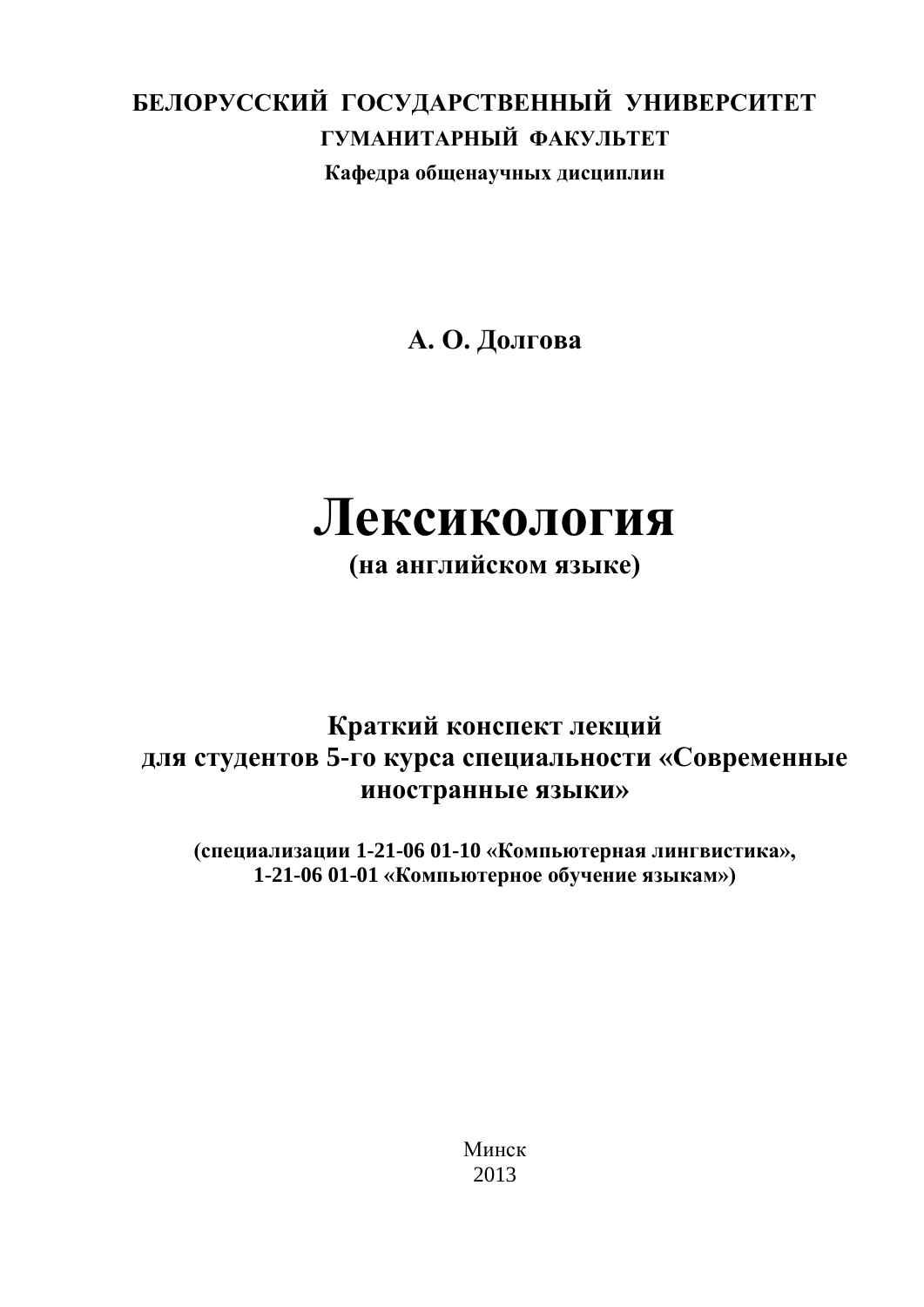#### **CONTENTS**

| Lecture 1. Introduction to the Course3 |  |                                                |  |
|----------------------------------------|--|------------------------------------------------|--|
|                                        |  |                                                |  |
|                                        |  | Lecture 5. Phraseology. Phraseological Units16 |  |
|                                        |  |                                                |  |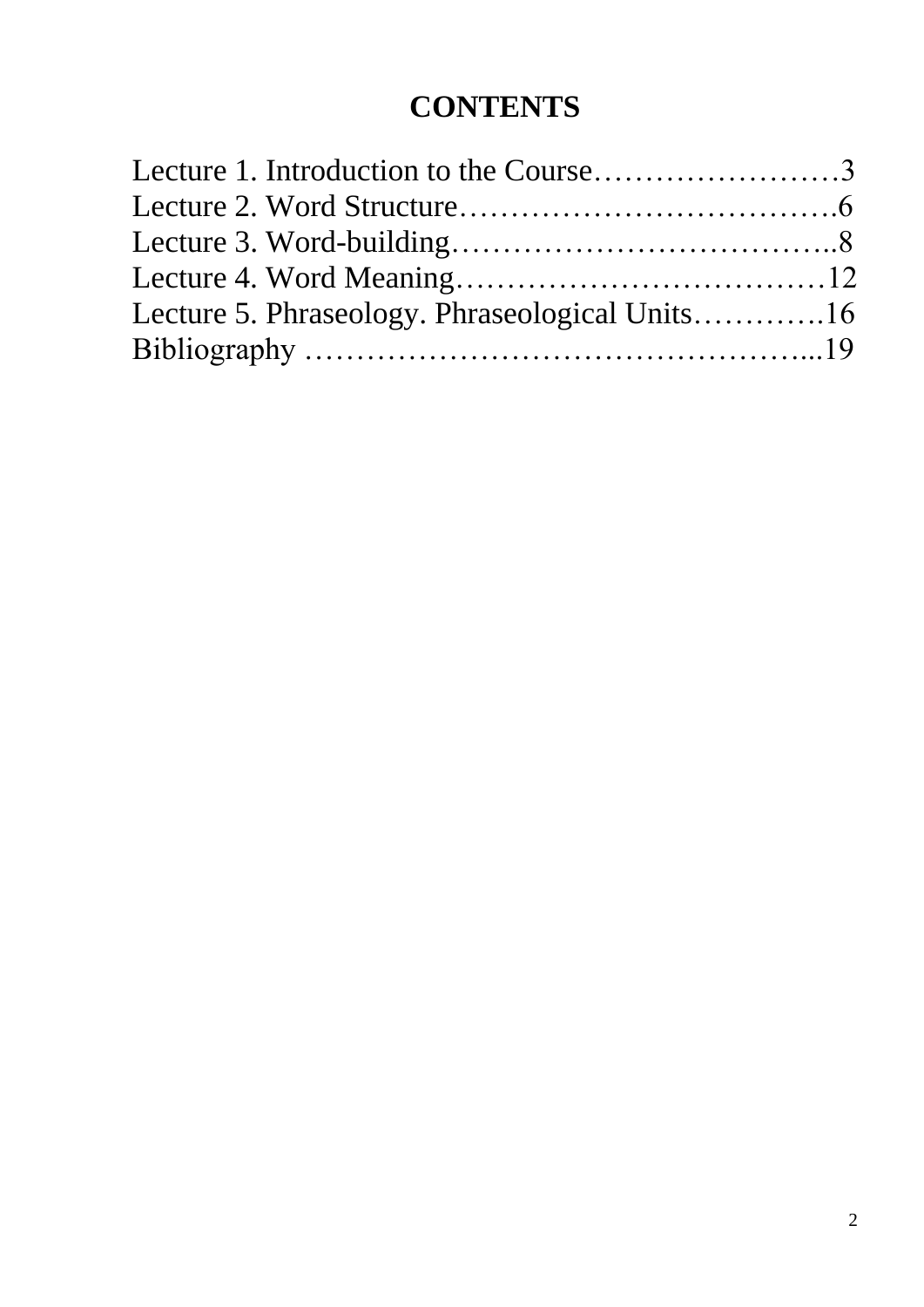### Lecture 1 Introduction to the Course

The **term** *lexicology* is composed of two Greek morphemes: "lexis" (word) and "logos" (learning). Thus, the literal meaning of the term "lexicology" is "the study of words".

#### **I Sub-branches of lexicology.**

There is *general lexicology* and *special lexicology*. General lexicology studies vocabulary in different languages of the world. Special lexicology studies the vocabulary of one language.

There is also *historical lexicology* and *descriptive lexicology*. Historical lexicology studies the changes of the vocabulary in the course of time. Descriptive lexicology studies the vocabulary at a given stage of its development. Historical lexicology uses the diachronic approach to the vocabulary, it focuses on the regularities of the development of the vocabulary. Descriptive lexicology uses the synchronic approach to the vocabulary; it describes the principles of the organization of the vocabulary as a system.

There also exist *comparative lexicology*, which studies the lexical systems of closely related languages aiming at their typological identity or differentiation; *contrastive lexicology*, which studies similarities and differences of related and non-related languages; and *applied lexicology*, which includes terminology and lexicography, translation, linguodidactics and pragmatics of speech.

**II The connection of the lexicology with the other branches of linguistics**.

Lexicology is connected with other subjects such as phonetics, grammar, stylistics and history of the language. All these subjects study the word, but from different angles. Phonetics studies the sounds that make up a word. Grammar studies the use of words in speech. Stylistics studies the use of words in different situations: formal and informal. The history of the language tells about the development of words in different periods of their history: how the words changed – lost their endings, began to sound differently; it tells about the change of the phonetical and grammatical structure of the language.

Thus, in studying the word "information" the *phonetician* will investigate the phonemes that make up the phonetic shape of the word and the distribution of the stress (in-for-ma-tion – 4 syllables).

The *grammarian* will point out the part of speech to which the word "information" belongs (the noun) and the fact that this noun has no plural and genetive case forms and is followed by a verb in the singular (*The information is important*).

The *lexicologist* will state that the word consists of two morphemes: one root and one affixational morpheme, that it is built by affixation (the suffix "tion" is added to the stem "inform"), that it is a borrowing – the morphemes are of Romanic origin, that it is polysemantic, having (at least) 5 meanings: 1) communication of knowledge; 2) knowledge; 3) the act of informing against a person; 4) (a term in jurisdiction) a formal accusation of a crime; 5) a numerical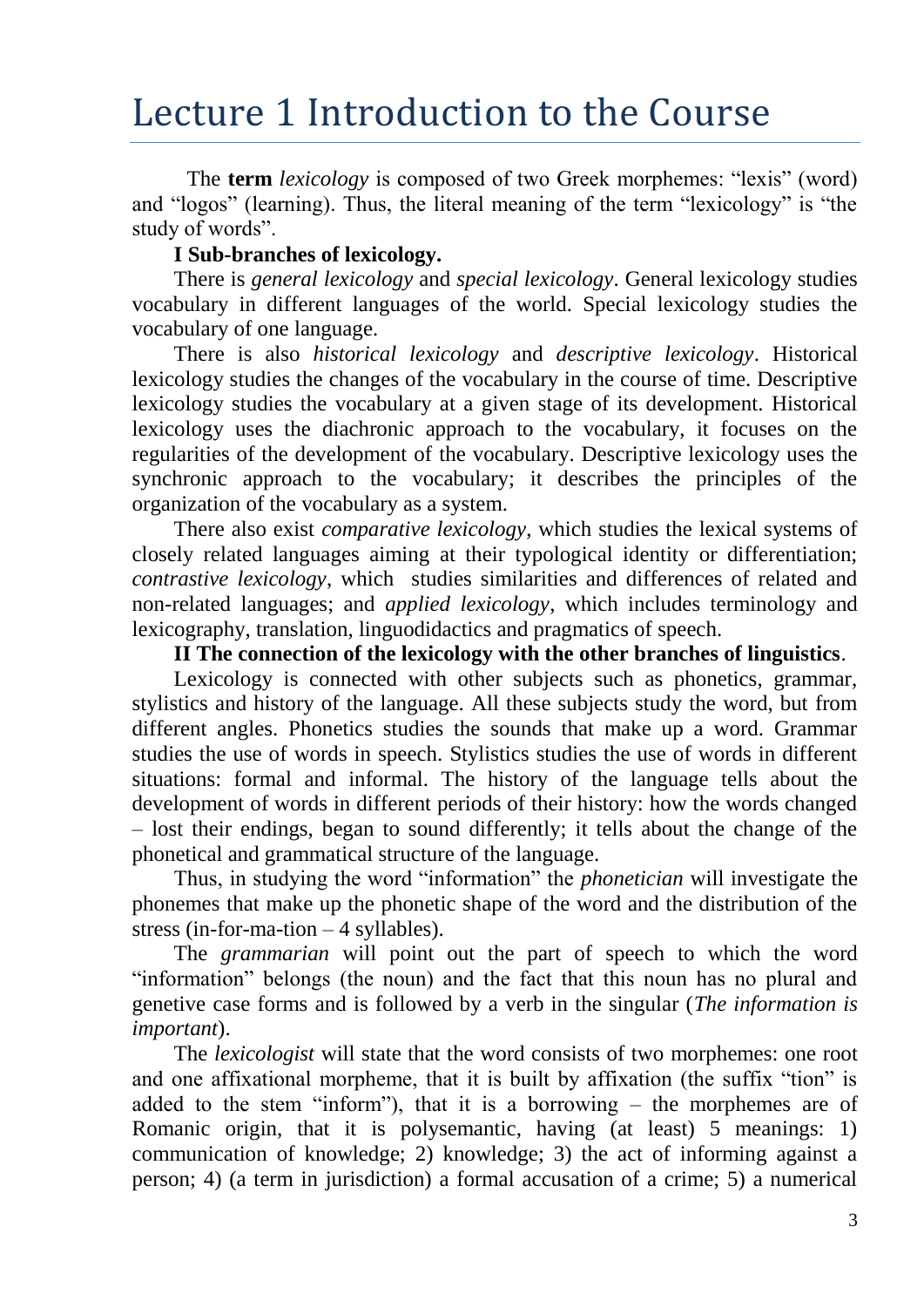quantity that measures the uncertainty in the outcome of the experiment to be performed. The first meaning is the primary meaning, the rest are secondary meanings. In the second meaning – knowledge obtained from investigation, study or instruction – it has synonyms: intelligence, news, facts, data.

The *stylist* will state the fact that the word is referred to the neutral layer of words, and is distinguished from its synonyms – "knowledge", "learning", "science".

#### **III Lexicology consists of the following parts, or branches**:

1. *Etymology*, which studies the origin of words and the connections of the vocabulary of the given language with the vocabularies of other languages.

2. *Word-structure* (word-building), which studies the elements the word consists of (morphemes: roots, affixes) and the patterns according to which words are built: affixation, composition, conversion, shortening, sound imitation, etc.

3. *Semasiology*, which studies the meaning of words, its types, paradigmatic classifications of words according to meaning (into homonyms, synonyms, antonyms) and types of the change of meaning.

4. *Phraseology*, which studies phraseological units (set expressions) and their classifications.

5. *Lexicography*, which deals with creation of dictionaries, their types and application.

Lexicology also studies the stylistic differentiation (stratification) of the vocabulary and variants and dialects of the language.

**IV The methods** used in lexicological research are componential analysis, transformational analysis, the contextual method, analysis of dictionary definitions, the statistical method and others. The componential analysis method is concerned with the components the meaning of the word comprises. The method of transformation consists in using one word for another in order to see the likeness or the difference. The contextual method reveals the meaning the word is used in a certain context. But the main method is that of observation of linguistic facts, of the word functioning in written and oral speech.

**V The basic unit** of lexicology is the *word*. There are many definitions of the word, yet none of them is totally satisfactory. Despite the achievements of modern science, certain aspects of the nature of the word are still not clear to us. We know almost nothing about the mechanism by which a thought is converted into sound groups called words, or about the reverse process when the listener's brain converts the sounds into thoughts.

The word should be and can be defined, and the definition should be based on the most important characteristics of the word which are as follows:

1. The word is a unit of speech which serves the purposes of human communication. So the word can be defined as a unit of communication.

2. The word is the total of the sounds which compose it.

3. The word possesses both external and internal characteristics.

a) By external structure of the word we mean its morphological structure. For example, in the word "post-impressionists" the following morphemes can be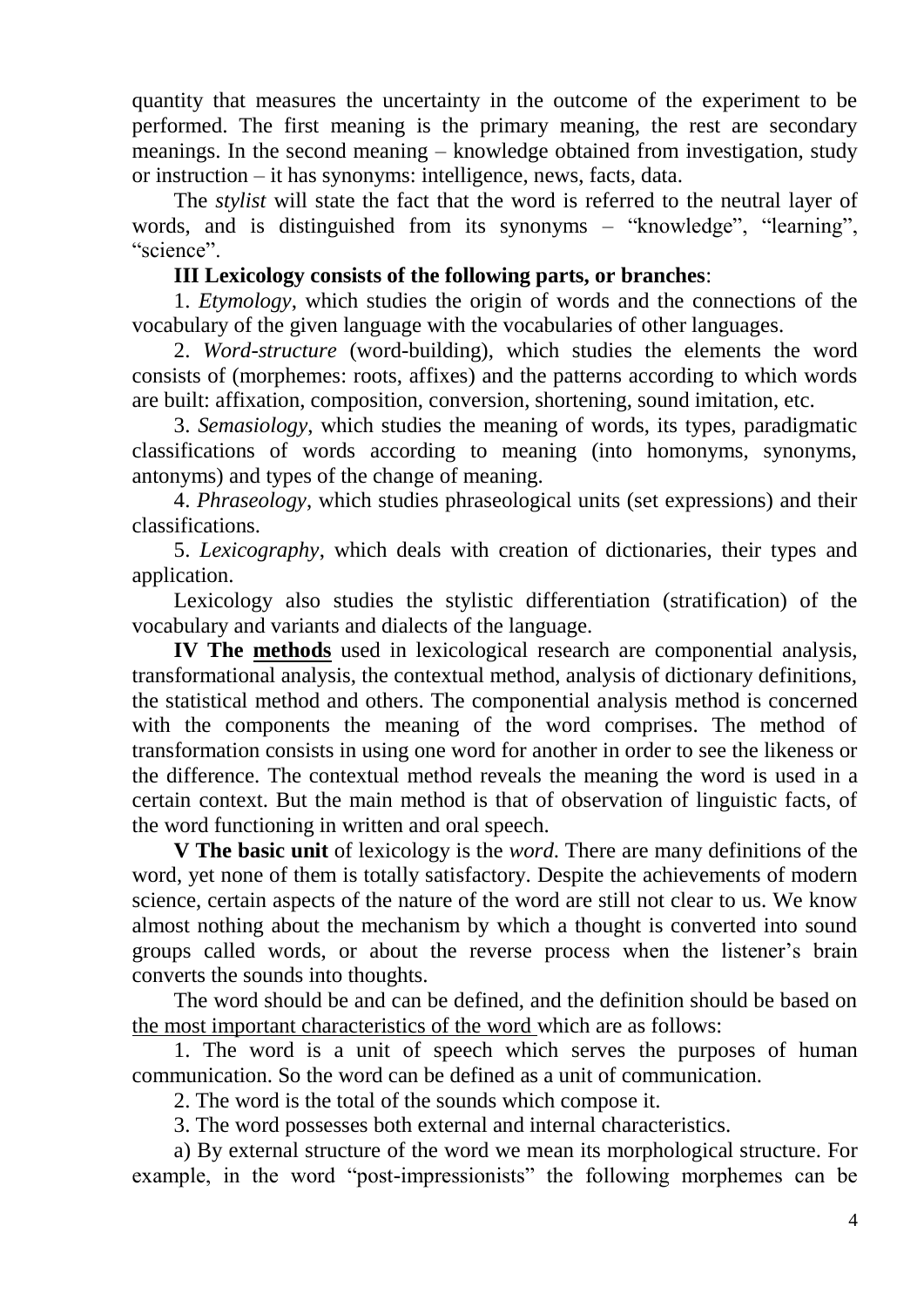distinguished: the prefixes post-, im-, the root "press", the noun-forming sufixes – ion, -ist, and the grammatical suffix of plurality –s.

b) By the internal structure is understood the semantic structure of the word, or its meaning. Meaning is the word's main aspect and it is only due to their meanings that words can serve the purposes of human communication.

c) The word possesses both external, formal and internal, semantic unity.

Formal unity implies that no other elements can be inserted between the component morphemes of the word which are permanently linked together (*a blackbird* vs *a black bird* – a black night bird).

The word's semantic unity consists in the fact that it conveys only one concept. For example, the word "blackbird" conveys only one concept: the type of bird. The word-group "a black bird" conveys two concepts: a colour and a type of animal.

4. The word can be used in different grammatical forms.

All that has been said about the word can be summed up as follows: the word is a unit used for purposes of human communication, materially representing a group of sounds, possessing a meaning, characterized by formal and semantic unity and a capacity for grammatical employment.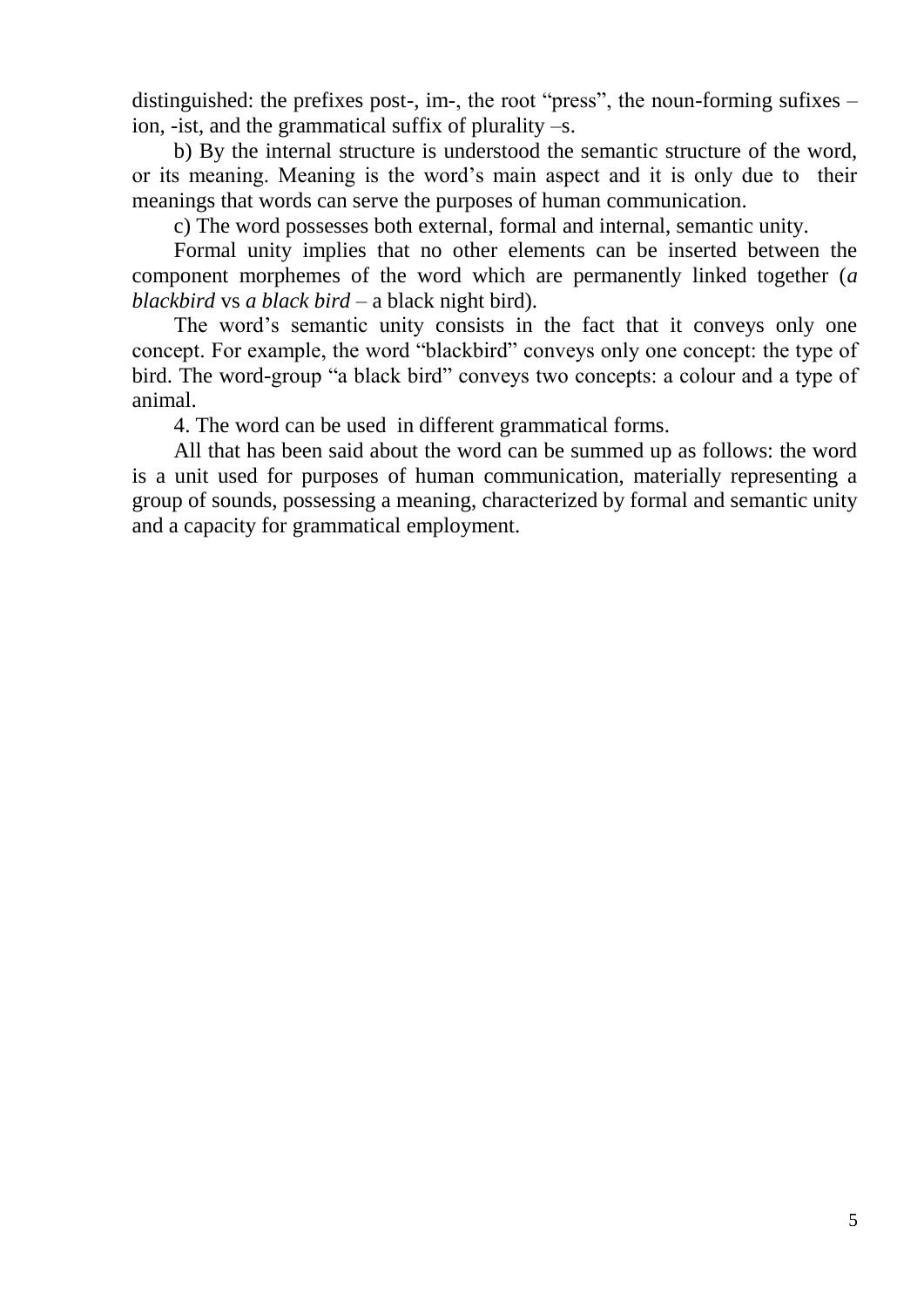### Lecture 2 Word Structure

Words are divisible into smaller meaningful units which are called **morphemes**. All morphemes fall into two large classes: *roots* and *affixes*. Affixes, in their turn, are subdivided into prefixes, which precede the root (as in *re-read*), and suffixes, which follow the root (as in *teach-er*). There also exist infixes (as *n* in *stand*), but they are not productive in English.

Root morphemes carry the lexical meaning of the word. Affixational (non-root) morphemes fall into *derivational* morphemes, which carry the lexico-grammatical meaning and serve to form new words, and *functional* morphemes having grammatical meaning (inflexions). Lexicology deals only with roots and derivational affixes, while inflexions are studied in grammar. Root and derivational morphemes constitute the *stem*  of the word.

Roots are usually free morphemes: they often coincide with independently functioning words: *pen, walk, good*. Some roots may be bound as well: they may not coincide with separate word-forms as in *possible*, *forty*. All affixes are bound morphemes. There are also semi-affixes (semi-bound morphemes) which stand between roots and derivational morphemes: *fireproof, waterproof, kissproof, ladylike, businesslike, starlike, etc.; -worthy, -man, -ful, etc*.).

Morphemes may have different phonemic shapes. For example, the root morpheme in the words *please*, *pleasant*, *pleasure* is [pli:z], [plez], [plež]. Different phonemic representations of one morpheme are called **allomorphs**.

As far as the morphemic composition of words is concerned, words are classified into *monomorphic* and *polymorphic*. Monomorphic words consist of one morpheme – the root morpheme only. These words are called simple: *dog, cat, boy, girl*, etc. Polymorphic words consist of a root and one or several affixes or of two or several root morphemes. Accordingly, polymorphic words fall into **three subgroups**:

1) derived words, which contain a root and one or several affixes: *hardship*, *unbelievable*.

2) compound words, which consist of at least two root morphemes: *handbag*, *merry-go-round*.

3) compound derivatives, or derivational compounds, which are constituted by two or more roots modified by an affix: *old-maidish*, *long-nosed*.

Simple words are the most frequent lexical units in English. The most widely used words, such as pronouns, prepositions, conjunctions, articles, are simple words. The least frequent in usage are compound words, though their number is steadily growing.

Some words that were compound in Old English are known as simple words in Modern English: *woman* – OE *wif+man, window* – OE *wind+eage*, etc. This process is named the simplification of the stem (упрощение морфологической структуры слова).

There are **three levels of analysis of the morphological structure of the word**.

1. Morphemic analysis, which states the number of morphemes in a word and their types. At this level, the word *friendliness*, for instance, is characterized as a word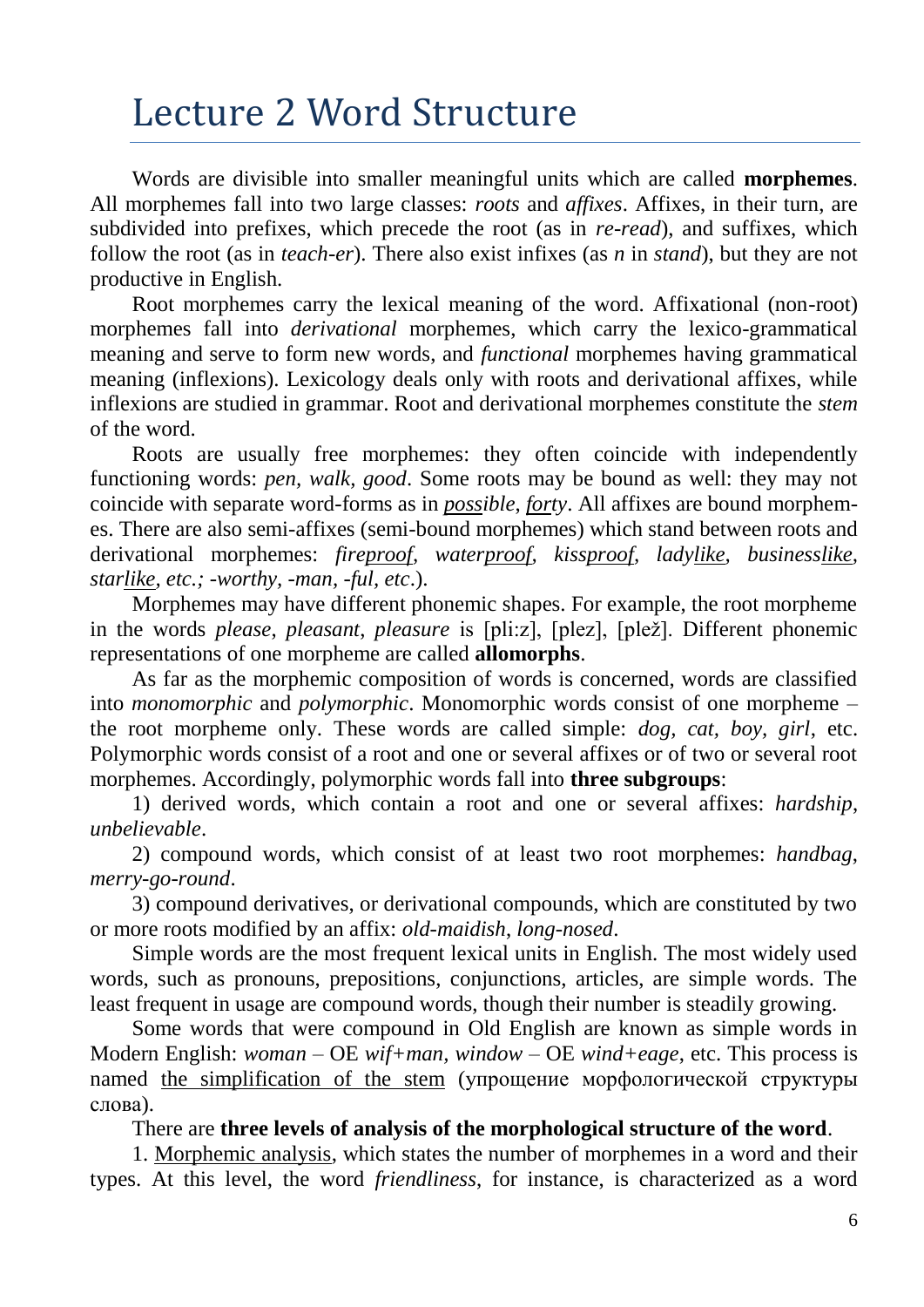containing three morphemes: one root morpheme (*friend*) and two derivational morphemes (*ly*, *ness*).

2. Derivational analysis, which reveals the pattern according to which the word is built. Thus, the word *friendliness* is built by adding to the stem *friendly* the suffix *ness*  (not *friend + liness* as there is no suffix *liness* in English). Derivational analysis shows the structural correlation of the word with other words: *friendly vs friendliness* = *happy vs happiness* = *easy vs easiness*, etc.

3. Analysis into Immediate Constituents (непосредственные составляющие), which reveals the history of the word, the stages of the process of its formation. The analysis is binary: at each stage we split the word into two constituents. Thus, the word *friendliness* is first divided into *friendly* and *ness*, then the part *friendly* is further subdivided into *friend* and *ly*. So, the Ultimate Constituents (конечные составляющие) look this way: *friend+ly+ness*. The results of the analysis coincide with the result of the morphemic analysis of the same word.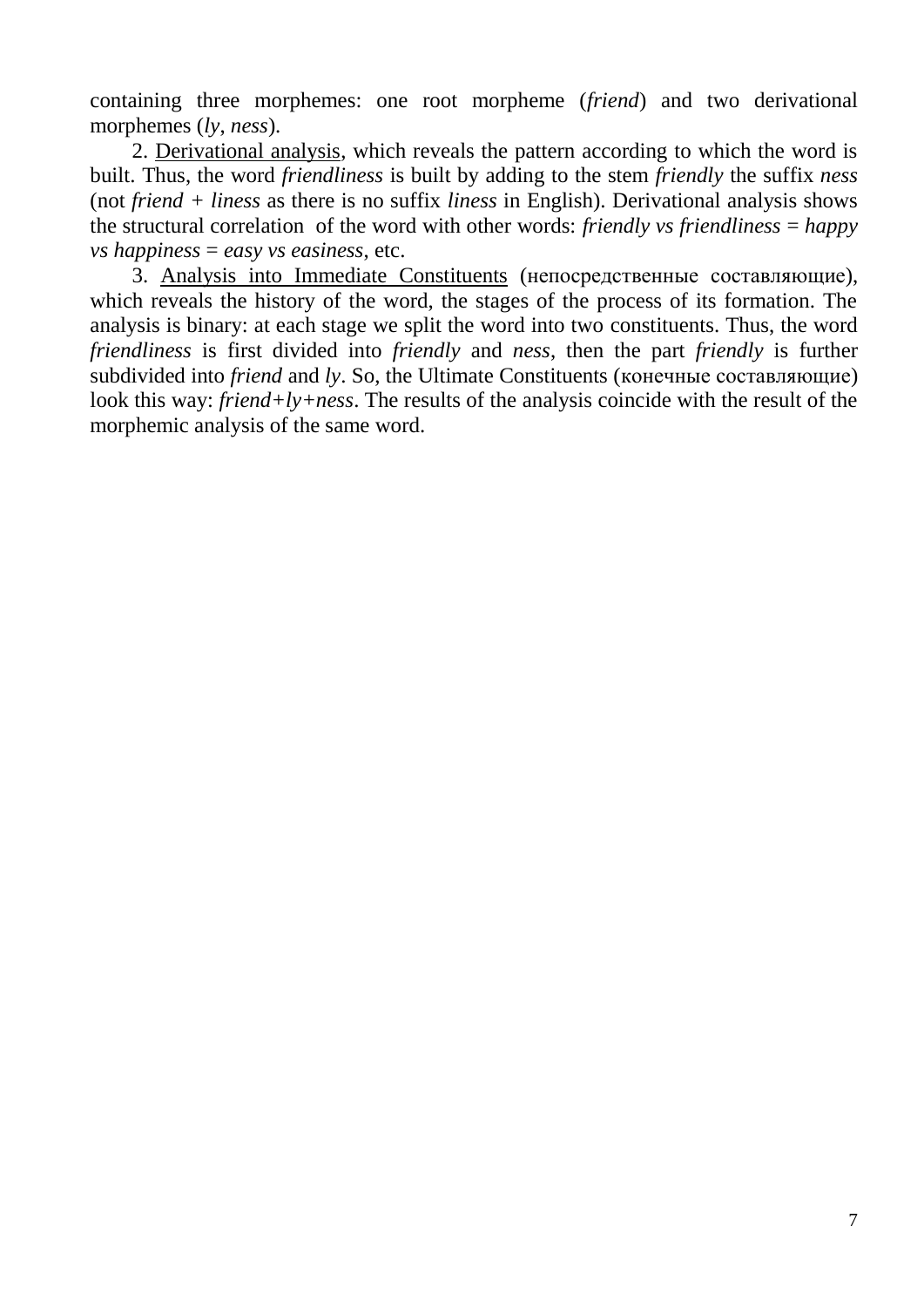## Lecture 3 Word-building

The most productive **ways of word-building** in Modern English are:

- affixation
- conversion
- composition
- shortening
- back-formation
- blending

The types of word-building that are less productive are sound imitation and reduplication. The ways of word-formation that are non-productive are sound and stress interchange.

**Affixation** is building new words by adding affixes to the stem of the word. The two main types of affixation are prefixation and suffixation.

Affixes can be classified according to different principles.

They can be divided into convertive and non-convertive according to their ability to convert the word into another part of speech. For example, the prefix *be* is convertible since it is used to build verbs from nouns: *head*  $\rightarrow$  *behead*; the prefix *re* is inconvertible: *arrange*→*rearrange*. The majority of prefixes are non-convertible. The majority of suffixes are convertible, as, for instance, the suffix *en*: *hard*→*harden.*

According to the part of speech formed affixes (suffixes, to be exact) are divided into noun-forming (*-er, -ness, -ship, -hood, -ance, -ist*, etc.), adjective-forming (*-ful, less, -ic, - al, -able, -ate, -ish, -ous*, etc.), verb-forming (*-en, -ate, -fy, - ize*, etc.), adverbforming (*-ly, -wide*, etc.).

According to their origin affixes are classified into native and borrowed. The native suffixes are *-er, -ed, -dom, -en, -ful, -less, -hood, -let, -ly, -ness, -ship, -some, teen, -th, -y, ward, -wise, -lock*. Prefixes: *un-, mis-, up-, under-, over-, out-*.

Borrowed affixes are by their origin Latin (*-or, -ant, -able*), French (*-ard, -ance, ate*), or Greek (*-ist, -ism, -oid*). There exist numerous prefixes of Latin and Greek origin used to form new words in English: *anti-, contra-, sub-, super-, post-, vice-*, etc.

Affixes may be classified according to their lexico-grammatical meaning. Prefixes possess the following main meanings: 1) negation (*un-, mis-, dis-, in-*), 2) repetition or reversal of the action (*re-*), 3) excessiveness or insufficiency (*over-, under-*), 4) time and order (*pre-, post-, after-*), 5) place (*super-, sub-, trans-, in-*), 6) counter activity (*anti-, counter-*). Suffixes may point to: 1) the doer of the action (-*er*), 2) female sex ( *ess, -ine, -ette*), 3) quality (-*ness*), 4) the presence or absence of quality (-*full, -less*), 5) collectivity (-*dom, -ery, -hood, -ship, -ry*).

According to their productivity (the ability to form new words) affixes may be divided into productive (-*er, -ish, -less*, etc.) and non-productive (-*ard, -ive, -th, -ous, fore-*, etc.). Productive affixes are always frequent, but not every frequent affix is productive (-*ous*, for example, is a very frequent affix as it is found in many words, but it is not productive).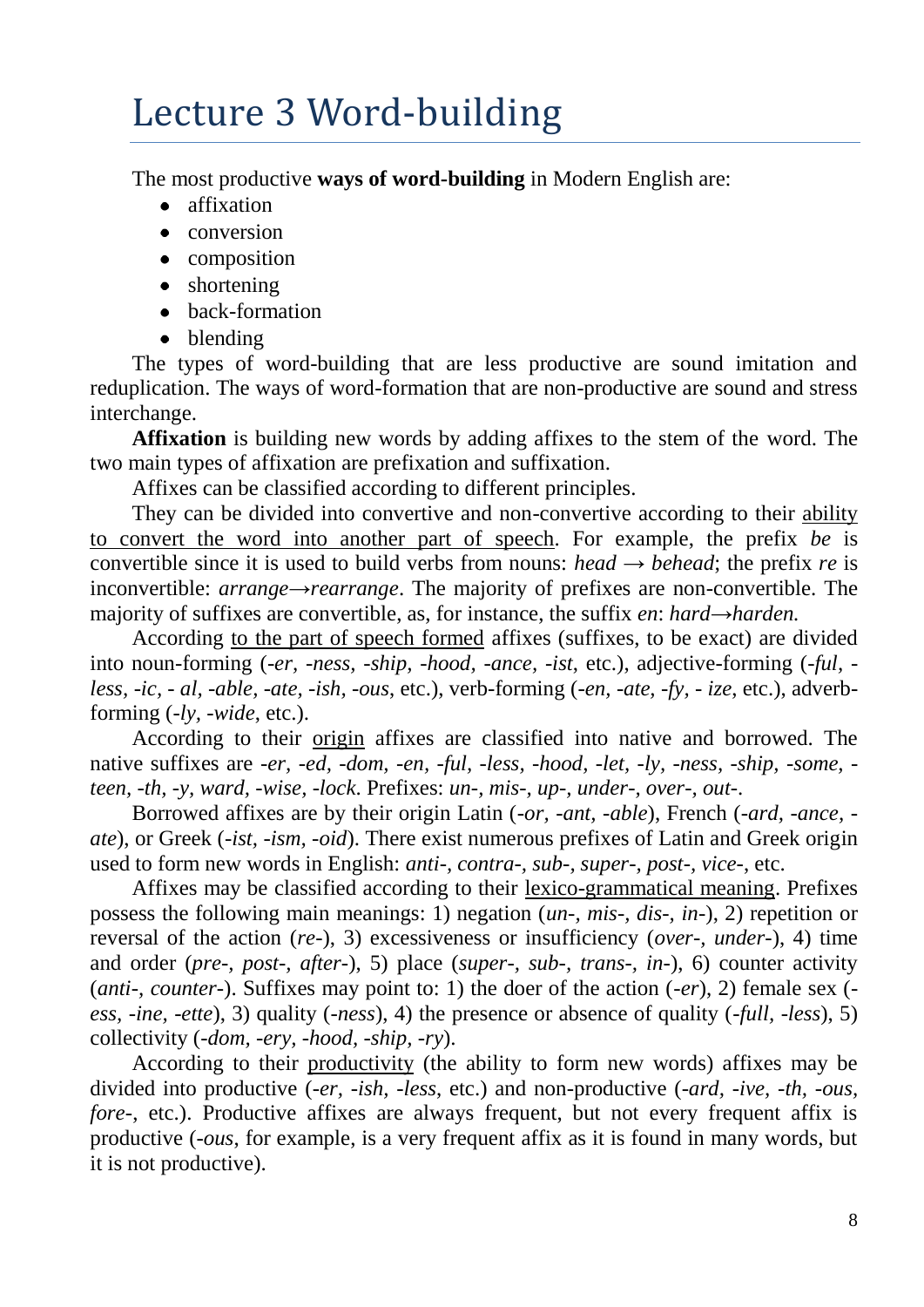According to their connotational characteristics affixes may be emotionally coloured (*stinkard, drunkard, gangster, youngster*, etc. – derogatory emotional charge) and neutral (-er, able, -ing); stylistically marked (*ultra-, -oid, -eme, -tron*, etc. – bookish) and neutral (-er, able, -ing).

**Conversion** is making a new word by changing the part of speech characteristics of the word without changing its morphemic shape. The word, which is converted into another part of speech, changes its paradigm (*nurse*,  $n - s$ , 's  $\rightarrow$  *to nurse*, v - -s, -ed, ing).

Conversion appeared in the  $13<sup>th</sup>$  century when the loss of inflexions made nouns and verbs look similar in form. The most productive pattern of conversion (конверсионная модель) is N→V: *honeymoon→to honeymoon*. Less productive is the pattern Adj→N: *slow→to slow* (us. *to slow down* – сбавлять скорость). The pattern V→N is much less frequent than the pattern N→V: *to fall – a fall*. Conversion is predominant in the sphere of verb formation.

The semantic relations between the members of converted pairs are various.

Verbs formed from nouns acquire such meanings as: 1) to fulfil the action characteristic of the noun (*father→to father, ape→to ape*); 2) to act with the instrument denoted by the noun (*hammer→to hammer*); 3) to provide with the thing denoted by the noun (*cuff→to cuff*); 4) to deprive of the thing (*skin→to skin*) 5) to put in the place denoted by the noun (*bottle→to bottle, blacklist→to blacklist*) and some other meanings.

Nouns formed from verbs may possess the following meanings: 1) a singular action (*to jump* $\rightarrow$ *a jump*), 2) the doer of the action (*help* $\rightarrow$ *a help*), 3) the place of the action (*to dump→a dump*), 4) the object or result of the action (*to find→a find*, *to peel→a peel*), 5) the distance covered by the action (*to pace→a pace* (величина шага)), etc.

It is often difficult to identify the direction of derivation in converted pairs. The following criteria may help to do this. A derived word usually a) is less frequent in usage (*author→to author*), b) has fewer meanings than the word it is derived from (*book→to book*). Besides, irregular verbs and nouns with noun-forming suffixes can't be derived: *to catch→a catch, caution→to caution*.

**Composition** consists in making new words by combining two or more stems which occur in the language as free forms. It is mostly a characteristic of adjectives and nouns. Compound words may be divided into several groups.

According to the type of composition compounds are divided into those formed by juxtaposition without linking elements (*skyblue*), into compounds with a linking vowel or consonant (*Anglo-saxon*, *saleswoman*) and compounds with a linking element represented by a preposition or conjunction (*up-to-date, bread-and-butter*). Compounds may also be formed by lexicalized phrases: *forget-me-not*, *stick-in-the-mud* (отсталый, безынициативный). Such words are called syntactic compounds. There also exist derivational compounds (compound derivatives) which represent the structural integrity of two free stems with a suffix referring to the combination as a whole: *honey-mooner*, *teen-ager, kind-hearted*.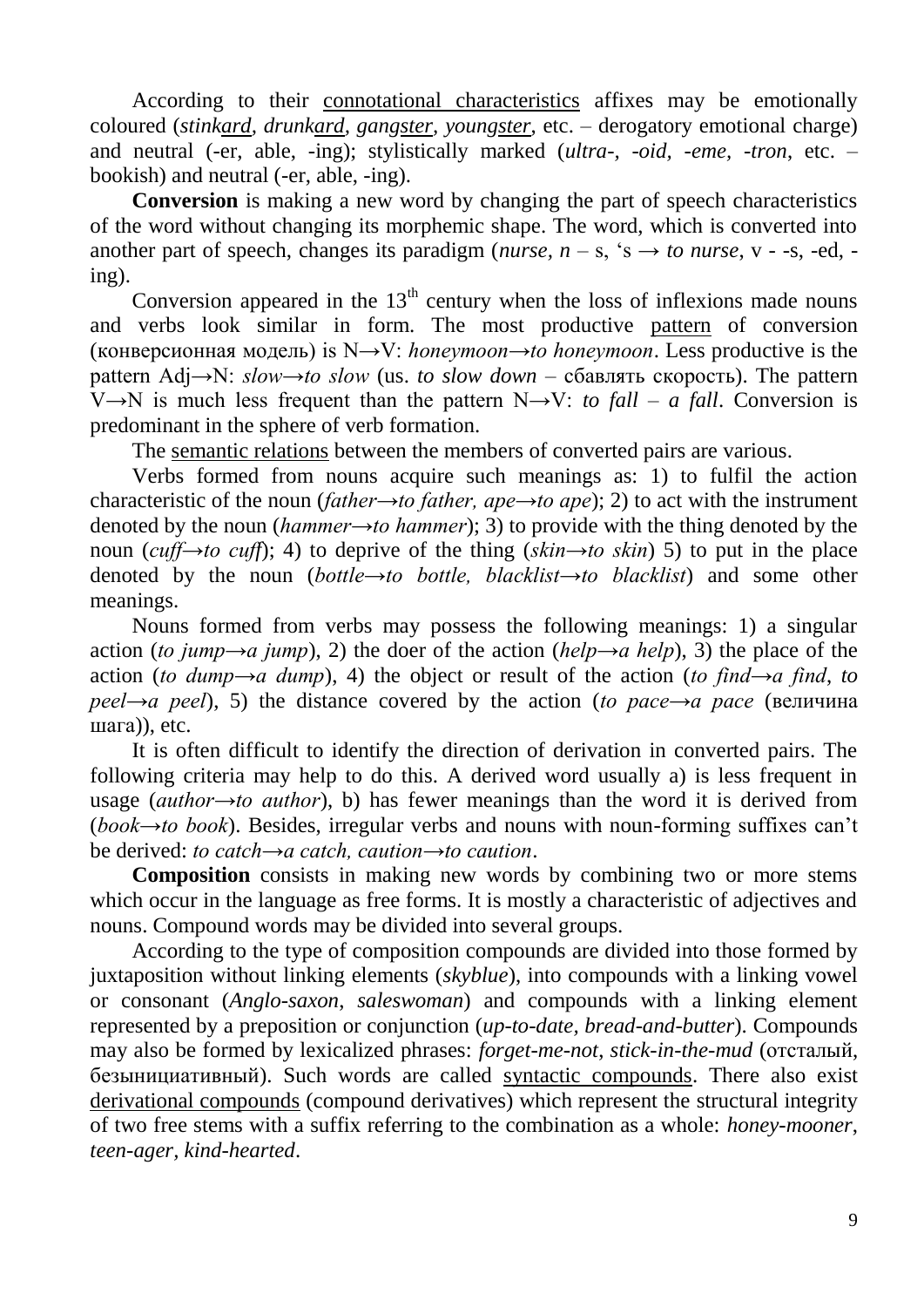According to the structure of their ICs compounds are classified into those containing:

1) two simple stems: *pen-knife, bookcase*;

2) one derived stem: *chainsmoker, cinema-going*;

3) one clipped stem: *B-girl, H-bomb*;

4) one compound stem: *wastepaper-basket*.

There is a problem of differentiation of compounds and homonymous word combinations. There are five criteria which help to solve this problem:

1) graphical criterion: the majority of English words are spelled either solidly or are hyphenated;

2) phonological criterion: compounds usually have a heavy stress on the first syllable (cf.: `*blackbird* vs `*black* `*bird*);

3) semantic criterion: the meaning of a compound word is not a total sum of the meanings of its components but something different. There are compound words the semantic motivation of which is quite clear (*table-cloth*, *shipwreck*, etc.), but many compounds are idiomatic (non-motivated): *butterfinger* (a person who can't do things well), *blue-stocking* (a pedantic woman);

4) morphological criterion (criterion of formal integrity (A. I. Smirnitsky)): a compound word has a paradigm of its own: inflexions are added not to each component but to the whole compound (*handbags, handbag's*)

5) syntactic criterion: the whole compound but not its components fulfils a certain syntactic function. Nothing can be inserted between the components of a compound word.

It should be noted that a single criterion is not sufficient to state whether we deal with a compound word or a combination of words.

More than <sup>1/3</sup> of neologisms in English are compound words, so it's a highly productive way of word-building.

**Shortening (Clipping or Curtailment)** is building new words by subtraction (отнятие, удаление) of a part of the original word. Shortenings are produced in two main ways: a) by clipping some part of the word; b) by making a new word from the initial letters of a word group.

According to the position of the omitted part, shortenings are classified into those formed by:

1) clipping the final part of the word (apocope): *lab←laboratory*;

2) clipping the initial part of the word (aphaeresis): *phone←telephone*;

3) clipping the middle part of the word (syncope): *specs←spectacles*;

4) clipping both the initial and the final part of the word: *flue←influenza*.

A lot of neologisms are formed by clipping: *detox* (клиника для лечения алкоголиков и наркоманов) *←detoxification, lib←liberation, scrip←prescription.* A clipped word differs from its prototype in meaning, style and usage.

According to their reading, initial shortenings, or abbreviations are classified into:

1) abbreviations which are pronounced as a series of letters: *FBI, CIA, NBA*  (National Basketball Association), etc.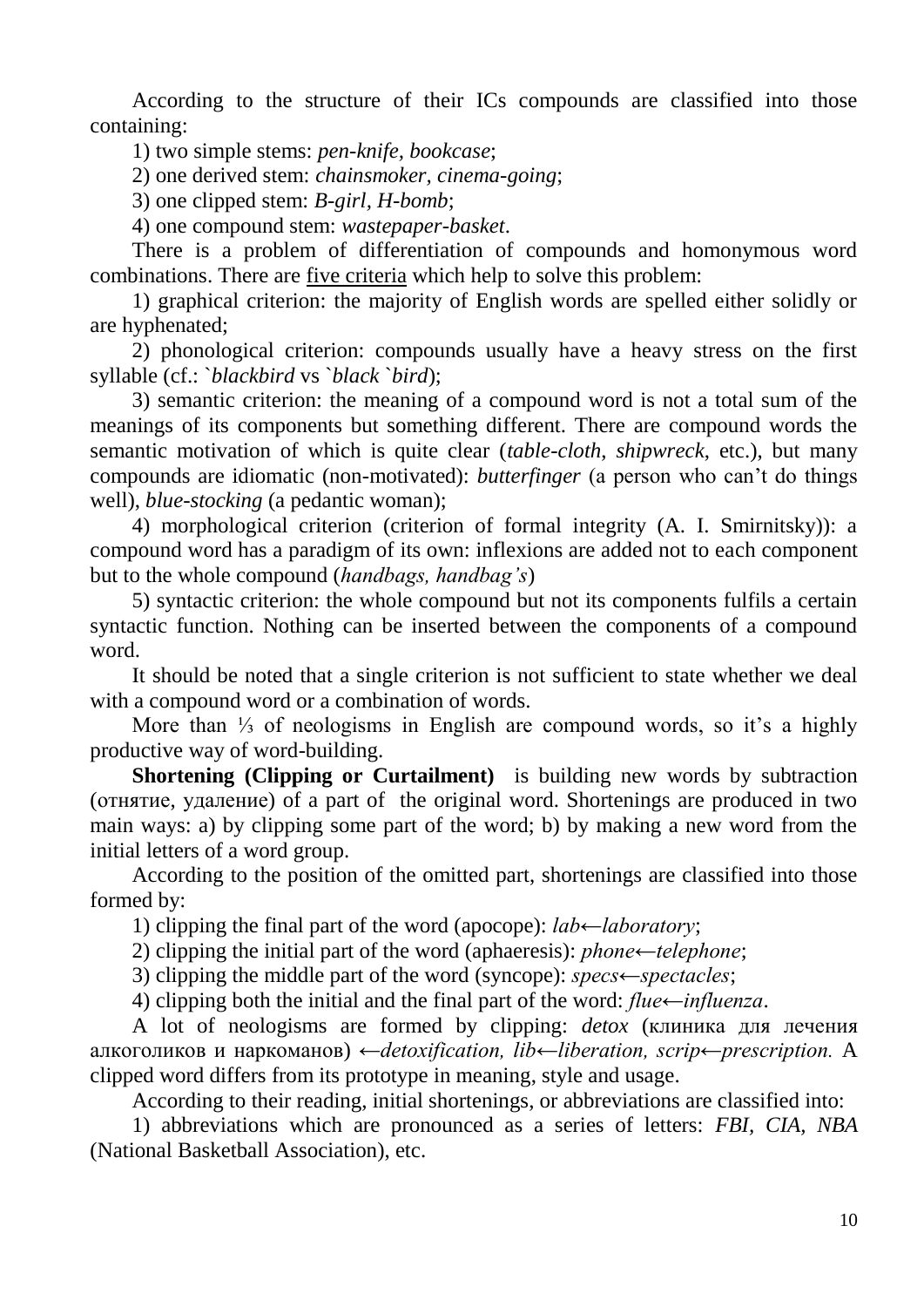2) abbreviations which are read as ordinary English words (acronyms): *UNO, NATO, radar* (radio detection and ranging), etc.

A special group is represented by graphical abbreviations used in written speech: *N.Y., X-mas, PhD*, etc. A number of Latin abbreviations are used in writing: *e.g., p.m., i.e., P.S.*, etc.

**Back-formation (Reversion)** is a way of word-building by which a new word is formed by cutting off a real or supposed suffix: *burglar→to burgle*, *enthusiasm→to enthuse*. It is called back-formation, because the process of derivation is opposite to the traditional one. Usually, a derived word is longer (*work→worker*), in back-formation the derived word is shorter than the one from which it was derived. By way of backformation verbs may be derived from nouns (*beggar→to beg*, *television→to televise*) and adjectives (*peevish* (сварливый)  $\rightarrow$ *to peeve*), nouns from adjectives (*greedy→greed*). A very productive type of back-formation in present-day English is derivation of verbs from compounds in *–er* and *–ing* as final elements: *to baby-sit* (from *baby-sitter*), *to air-condition* (from *air-conditioner*), *to house-clean* (from *housecleaner*).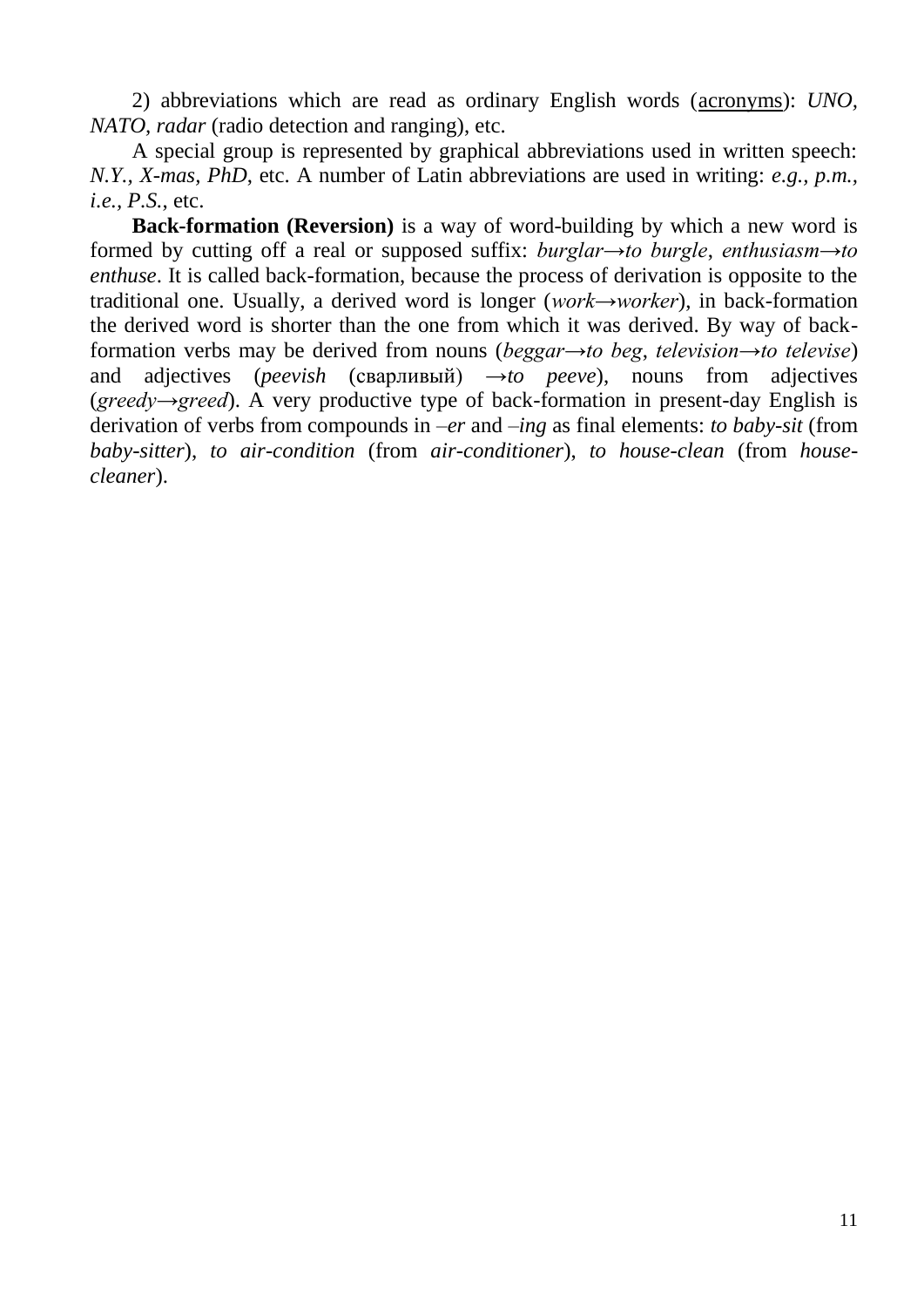#### Lecture 4 Word Meaning

**Word meaning** is studied by the branch of lexicology called semasiology. Among the word's various characteristics meaning is the most important. There are different theories of the nature of meaning. Usually meaning is defined as the realization of a notion (or concept, in other terms) by means of a definite language system. It is usually said that a word denotes objects, qualities, actions, phenomena, or expresses corresponding notions. The complex relationships between referent (object, denoted by the word), notion (concept, thought) and word (symbol, sound-form) are traditionally represented by the following triangle:



Word meaning is made up of various components which are usually described as types of meaning. The two main types of meaning are grammatical and lexical meanings.

**Grammatical meaning** unites words into parts of speech. Such words as *goes, stops, works* have different lexical meanings, but are united by a common grammatical meaning: they are characterized by a common system of forms in which their grammatical categories are expressed.

**Lexical meaning** is individual for every word: grammatically identical words have individual lexical meanings (cf.: *went, kissed, looked*), which are common for all forms of one and the same word. *Go, went, going* – all these forms denote the process of movement.

Lexical meaning includes two components: denotational and connotational.

Denotational component is present in every word and makes communication possible. It expresses the notional content of the word, shows what the word refers to.

Connotational component expresses additional meanings of the word which may be of different types: stylistic, evaluative and emotional, etc.

Evaluative connotation expresses positive or negative attitude to the object or phenomenon denoted by the word. It may be rational and emotional. In the latter case we speak of emotive-evaluative connotation. The words *brain* ("a clever man"), for example, is evaluated as positive, while the word *brock* ("a scoundrel"), *to cheat* – have negative connotations. Cf. also: *notorious* – *celebrated*.

Emotional, or emotive connotation of the word is its capacity to evoke and express emotion (*duckling, darling* (diminutive emotive value)).

Stylistic connotation shows the stylistic status of a word: neutral, bookish, colloquial, slang, etc.

It should be noted that connotation is not an obligatory component of word meaning. Many words, for instance, *give, take, walk, book, table*, etc., used in their direct meaning, denote but not connote anything.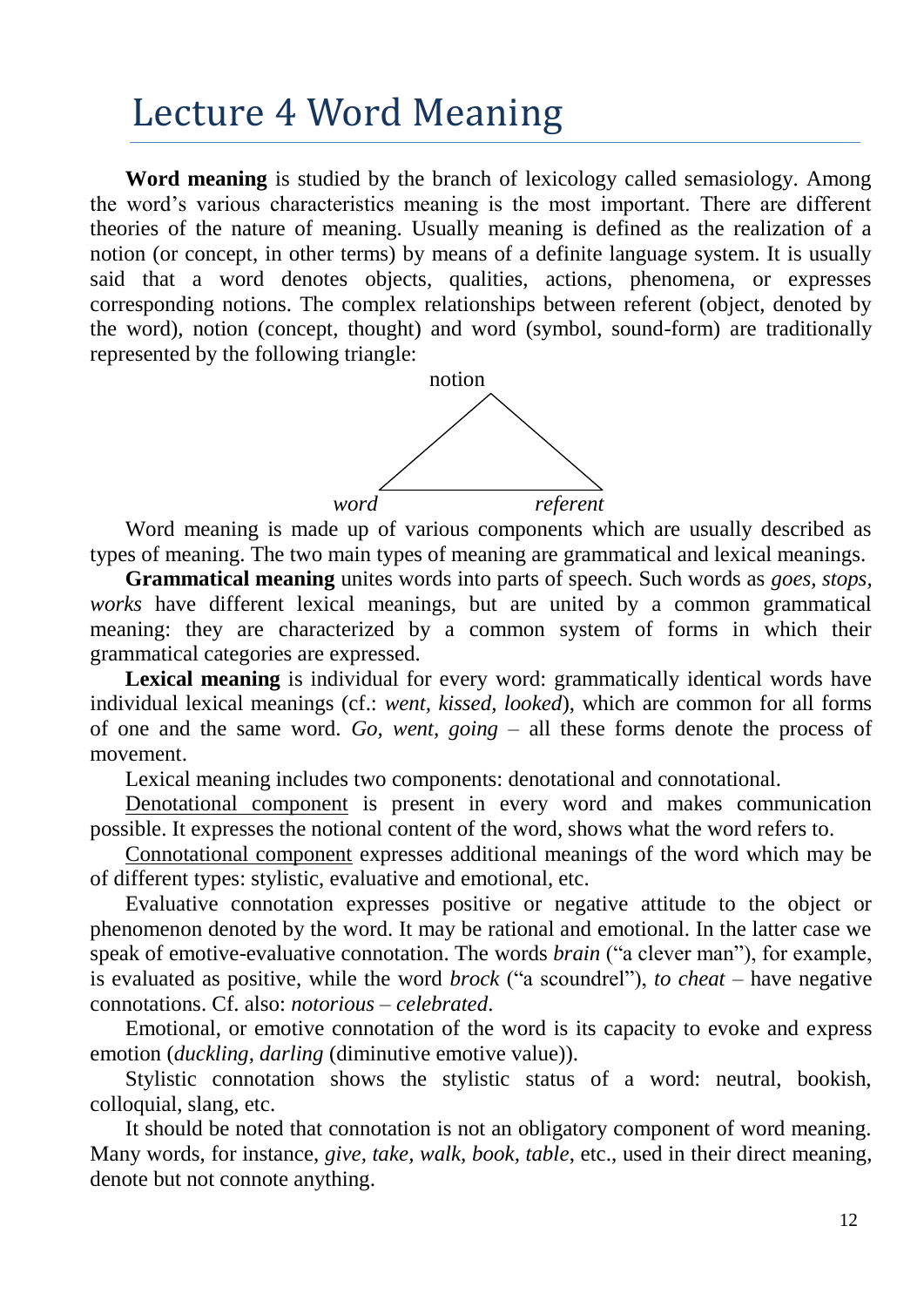The meaning of a word is studied with the help of *Componential Analysis*. It consists in decomposition of the word meaning into semes – minimal components of meaning, or elementary units of sense. One and the same seme may be found in the meaning of different related words. Thus, such words as *boy* and *man* have the common seme "the male sex", and the words *girl* and *woman* – the seme "the female sex". Different semes may have different statuses in the system of semes in the word meaning. Lexicologists usually distinguish archisemes which express the generic meaning and differential semes which modify or qualify the idea expressed by the archiseme. Thus, the word *spinster* may be split into the following semes: 1) human being (archiseme); 2) female, unmarried; elderly (differential semes). Componential analysis is one of the modern metods of semantic research which provides a deeper insight into semantic aspects of the language.

All words can be classified into **motivated** and **non-motivated**. There are cases when there exists a direct connection between the structural pattern of the word and its meaning. This relationship between structure and meaning is termed morphological motivation. All one-morpheme words are non-motivated. Words, containing derivational morphemes, are motivated. Thus, for instance, the word *leader* is morphologically motivated: its morhological structure suggests the idea of "leading"  $+$  "the doer of the action". The degree of motivation may be different: the word *cranberry* is partially motivated, because of the absense of the lexical meaning in the morpheme *cran*-.

There may be a direct connection between the phonetical structure of the word and its meaning. This type of motivation is called phonetical motivation. It is observed in words formed by sound-imitation and occurs even in one-morpheme words: *splash*, *boom*, etc. Some linguists think that speech sounds may suggest spatial and visual dimensions, size, shape: for instance, that back open vowels suggest big size, heavy weight, dark colour, etc. Experiments showed that the non-existent word *chung* was associated by speakers of English with the words *heavy* and *large*, while the word *ching* – with the words *light* and *small*. But not all linguists share the view.

A connection between the direct meaning of the word and its figurative meanings is called semantic motivation. It is based on the co-existence of different meanings of the word. Knowing the meaning of the word *chain* ("a series of usually metal links or rings"), one may guess the meaning of such units as *chain store*, *chain hotel*, *chain smoker*, etc. In such cases we deal with a metaphorical extension of the central meaning of the word.

There also exists the notion of **folk etymology** which is referred to the cases when the origin of the word, its motivation is misinterpreted. Thus, the Latin word *asparagus* (спаржа) was turned into *sparrow grass* (спаржа); in the Russian language the words *поликлиника* in the speech of uneducated people was transformed into *полуклиника*, *пиджак* – into *спинжак*, etc.

The majority of English words have more than one meaning, so they are **polysemantic**.Words that are used most often have the greatest number of meanings: *do, go, see*, etc. Various meanings of the word represent lexico-semantical variants of the word (LSVs) and constitute its semantic structure. One of the meanings in the semantic structure of the word is primary, the others are secondary. For example, the word *table* has the primary meaning "a piece of furniture" and a number of secondary meanings: "a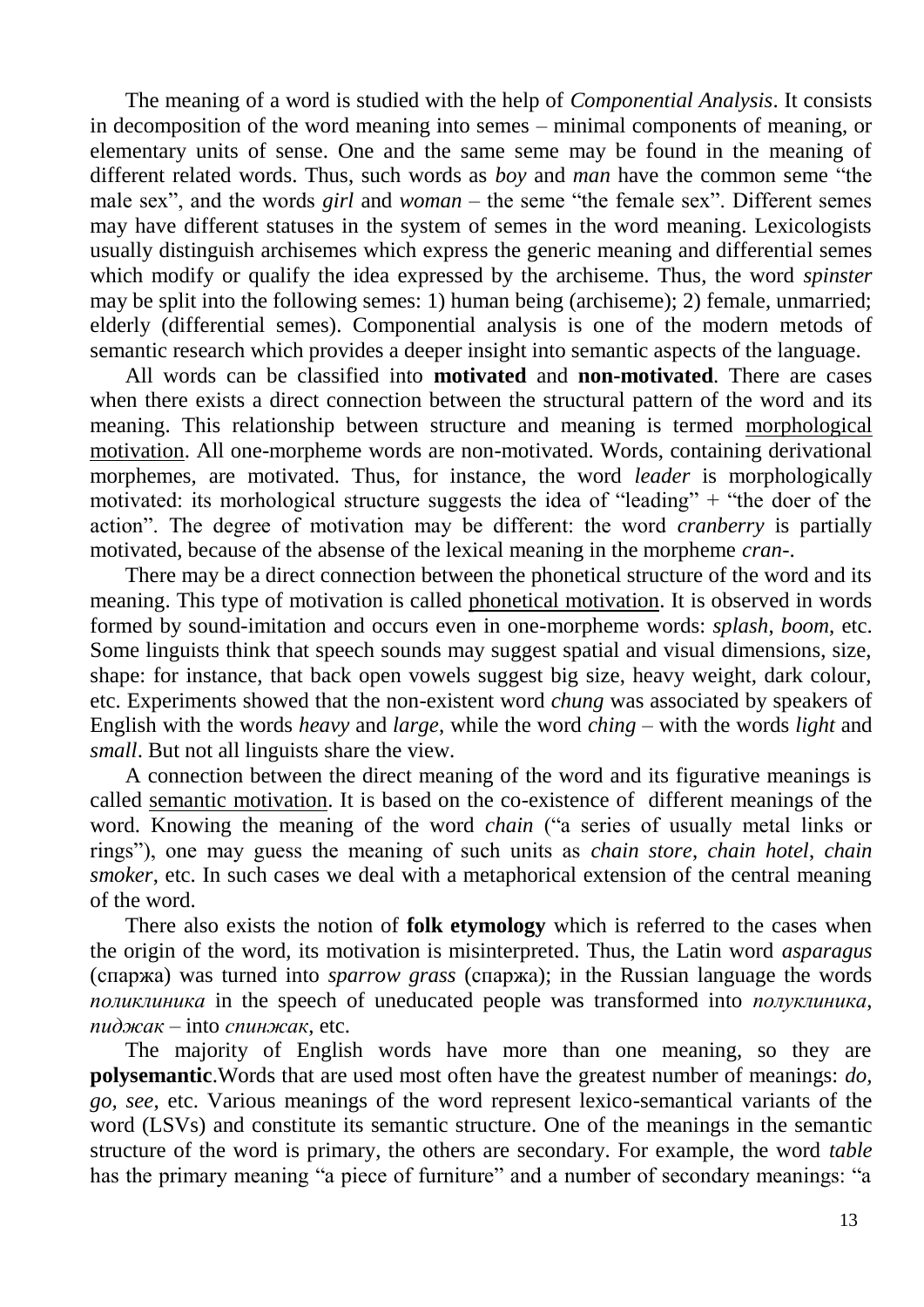supply of food", "an act of assembling to eat", "a group of people assembled at a table", etc. Meanings can also be direct and figurative, concrete and abstract, central and peripheral, general and special.

There are two main types of the organization of the semantic structure of a polysemantic word: the radial and the chain one.

Radial polysemy is observed when all the secondary meanings of the word are connected with the primary meaning and motivated by it, as the meanings of the world *field*, for example («поле»  $\rightarrow$  «пространство», «участок», «место сражения», месторождение», «сфера деятельности»).

An example of chain polysemy is the word *bleak*: «незащищенный от ветра» (bleak hillside) →«холодный, суровый» (*bleak wind*) → «*унылый, печальный, мрачный*» (*bleak prospects*).

As a rule both the types of polysemy are combined: *glass* («стекло»→ «стеклянная посуда» → «стакан» → «стакан как мера емкости»; «стекло» → «парниковая рама»  $\rightarrow$  «парник»; «стекло»  $\rightarrow$  «зеркало»; «стекло»  $\rightarrow$  «линза»  $\rightarrow$  «микроскоп»).

Various meanings of a word are united by the existence of a common semantic component, even though they are different in their denotational and sometimes also connotational meanings.

In the course of historical development word meanings undergo various changes. Lexicology investigates causes of **semantic changes**, the nature of semantic change and the results of semantic change.

The causes of semantic change are traditionally divided into historical, or extralinguistic, and linguistic.

Extralinguistic causes are connected with changes in the life of the nation, its industry, culture, science which bring about changes in word meaning. The word *mill* can be taken as an example: when the first factories apeared there was no other word to denote them, so the word *mill* developed a new meaning – "текстильная фабрика", "сталелитейный завод", etc. Other examples are: *villain* («деревенский житель» → «негодяй», *Tory* «ирландский разбойник»→ «член партии Тори», *lord* «хранитель хлеба»→ «господин, владелец, etc.», etc.

Linguistic causes of semantic change are factors acting within the language system. One of these factors is the differentiation of synonyms which is connected with borrowing. For example, the OE word *deer* meant "any animal"; when *beast* was borrowed from French, it ousted thw word *deer* in thus meaning and *deer* bagan to denote a concrete species (oлень). Then the Latin *animal* ousted [au] *beast* in the meaning "any animal" and the word *beast* now has the meaning "mammal" (млекопитающее животное, зверь). Other linguistic causes are ellipsis [li] (in a phrase made up of two words one of these is omitted and its meaning is transferred to its partner: *daily newspaper→daily* («ежедневная газета»)) and analogy (when one of the synonyms develops a new meaning, other synonyms acquire a new meaning too: e.g. when *catch* developed the meaning "understand", its synonyms *grasp*, *get* developed this meaning too).

The nature of semantic change. All cases of change of meaning are based on some association. The process of change of meaning is termed transference. There are two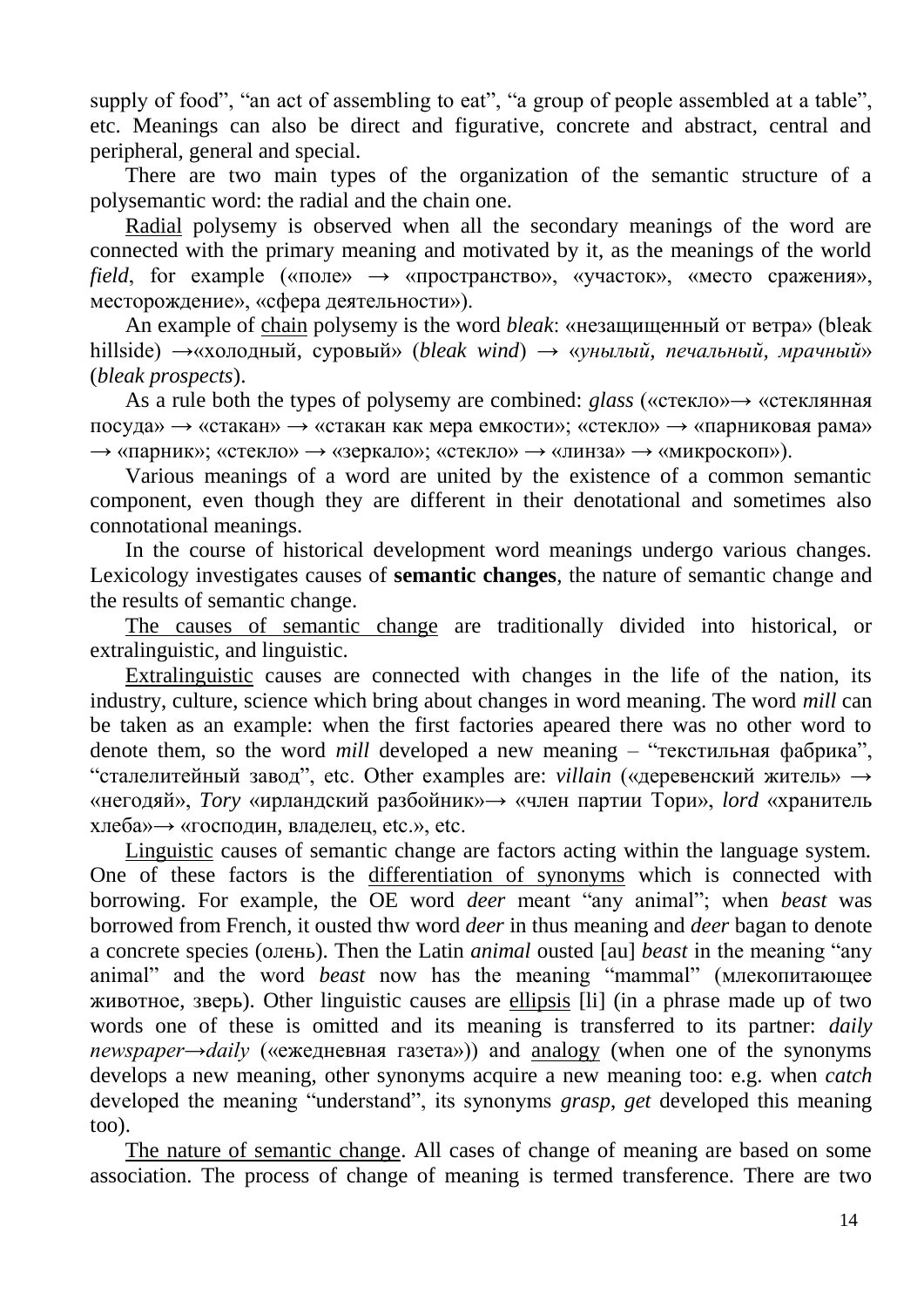types of transference: 1) transference based on similarity and 2) transference based on contiguity (real connection between the two objects). The first type of transference is called linguistic metaphor: *neck* (of a human being)  $\rightarrow$  *neck* (of a bottle). The second type is known as linguistic metonymy: *hands* ("limbs of a human body")  $\rightarrow$  *hands* ("a worker").

Semantic change may result in the change of the range of meaning. In the process of vocabulary development some words develop narrower or broader meanings than those they used to have. The first process is called narrowing (specialization) of meaning. Thus, OE *fugol* ("any bird") came to denote a domestic bird (*fowl [au]*), the word *girl* meant "a child of either sex", but gradually developed the meaning "a female child". The second process is termed widening (generalization) of meaning. The word *ready* (OE *ræde*) originally meant "prepared for a ride", *picture* meant "something painted", the word *uncle* meant "mother's brother", etc.

Semantic change also results in the change of the connotational structure of the word. The thing denoted by a word may acquire certain positive or negative characteristics, which are reflected first in the denotational, then in the connotational component of word meaning.

The process when the object to which the word refers acquires negative characteristics, and the meaning develops a negative evaluative connotation, is termed *degradation* (*pejoration*) of meaning. The OE word *cnafa* (MnE *knave*) meant "a boy", then a "boy servant" and finally– "a swindler, a scoundrel". The MnE word *boor* ("хам, грубиян, невежа") originally meant "peasant". So, the words acquired a negative connotation.

The development of a positive evaluative connotation is called *elevation* (*amelioration*) of meaning. Thus, in OE *cwen* (MnE *queen*) meant "woman", *cniht* (MnE knight) – "a young servant", so the meanings of the words have been "elevated".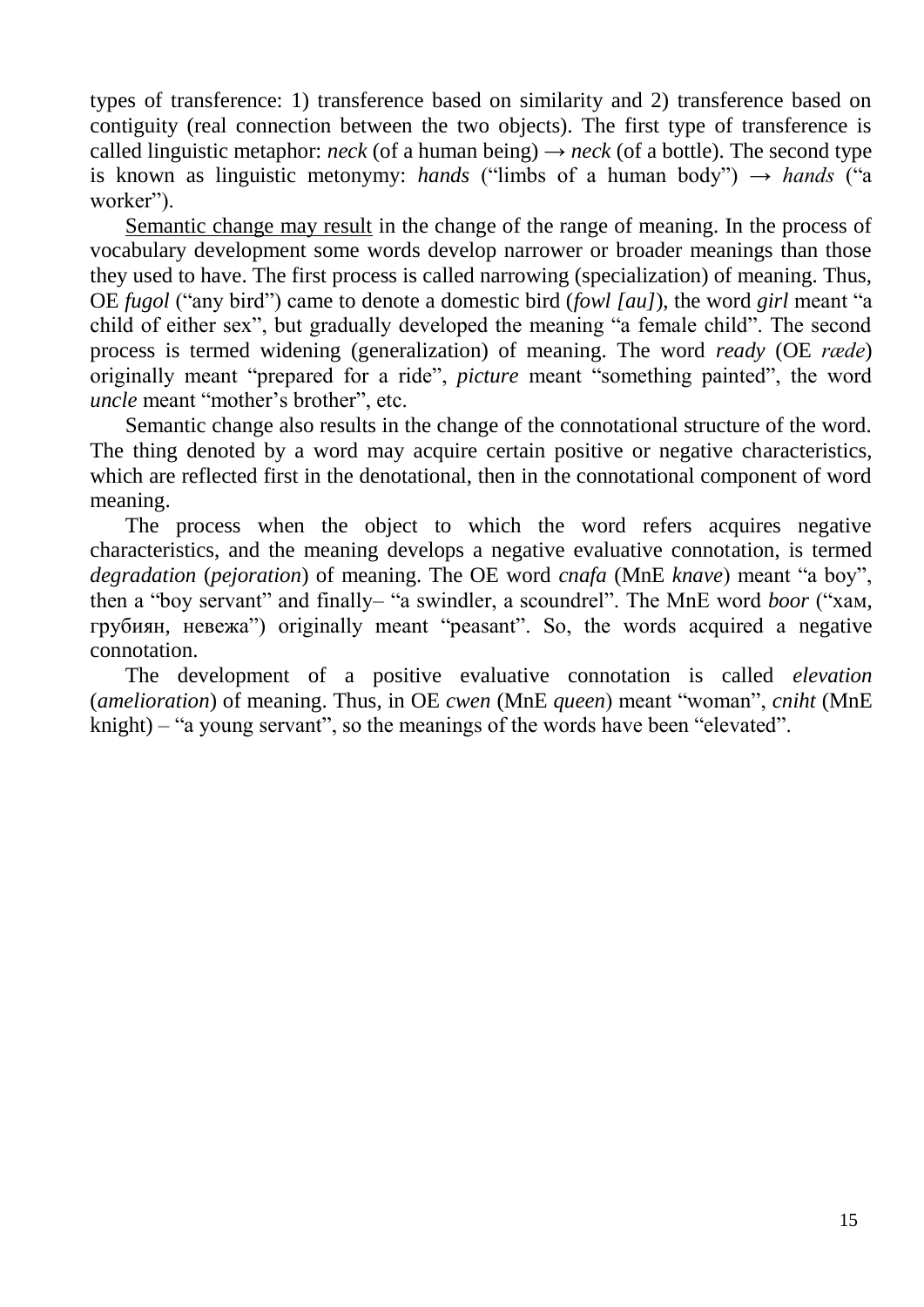# Lecture 5 Phraseology. Phraseological Units

**Phraseology** is a branch of lexicology studying **phraseological units** (set expressions, praseologisms, or idioms (in foreign linguistics). Phraseological units differ from free word-groups semantically and structurally: 1) they convey a single concept and their meaning is idiomatic, i.e. it is not a mere total of the meanings of their components; 2) they are characterized by structural invariability (no word can be substituted for any component of a phraseological unit without destroying its sense (*to have a bee in one's bonnet* (not *cap* or *hat*); 3) they are not created in speech but used as ready-made units. Unlike a word, a phraseological unit can be divided into separately structured elements and transformed syntactically (*On the instant he was thinking how natural and unaffected her manner was now that the ice between them had been broken.* (Th. Dreiser, 'An American Tragedy')*. I... found this man in a kind of seizure, and went for help. This broke the ice between us, and we grew quite chatty, without either of us knowing the other's name.* (H. Pollitt, 'Serving My Time').

Phraseological units are **classified** in accordance with several criteria.

In the classification proposed by **acad. Vinogradov** phraseological units are classified according to the semantic principle, and namely to the degree of motivation of meaning, i.e. the relationship between the meaning of the whole unit and the meaning of its components. Three groups are distinguished: *phraseological fusions* (сращения), *phraseological unities* (единства), *phraseological combinations* (сочетания).

1. Phraseological fusions are non-motivated. The meaning of the whole is not deduced from the meanings of the components: *to kiss the hare's foot* (опаздывать), *to kick the bucket* (сыграть в ящик), *the king's picture* (фальшивая монета).

2. Phraseological unities are motivated through the image expressed in the whole construction, the metaphores on which they are based are transparent: *to turn over a new leaf*, *to dance on a tight rope*.

3. Phraseological combinations are motivated; one of their components is used in its direct meaning while the other can be used figuratively: *bosom friend, to get in touch with*.

**Prof**. **Smirnitsky** classifies phraseological units according to the functional principle. Two groups are distinguished: *phraseological units* and *idioms*.

Phraseological units are neutral, non-metaphorical when compared to idioms: *get up, fall asleep, to take to drinking*. Idioms are metaphoric, stylistically coloured: *to take the bull by the horns, to beat about the bush, to bark up the wrong tree*.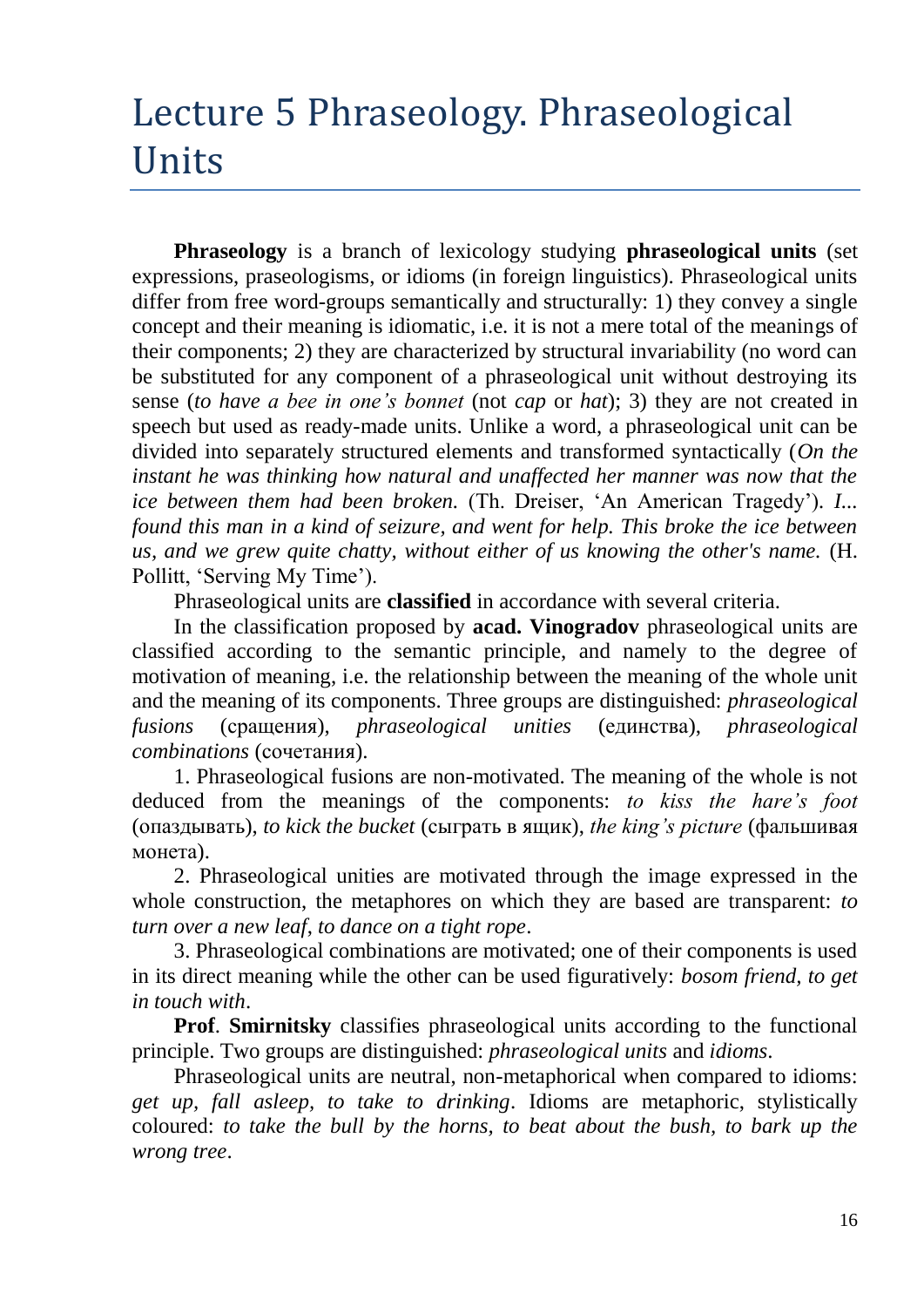Structurally prof. Smirnitsky distinguishes one-summit (one-member) and many-summit (two-member, three-member, etc.) phraseological units, depending on the number of notional words: *against the grain* (не по душе), *to carry the day* (выйти победителем), *to have all one's eggs in one basket*.

**Prof. Amosova** classifies phraseological units according to the type of context. Phraseological units are marked by fixed (permanent) context, which can't be changed: French leave (but not Spanish or Russian). Two groups are singled out: *phrasemes* and *idioms*.

1. Prasemes consist of two components one of which is praseologically bound, the second serves as the determining context: *green eye* (ревнивый взгляд), *green hand* (неопытный работник), *green years* (юные годы), *green wound* (незажившая рана), etc.

2. Idioms are characterized by idiomaticity: their meaning is created by the whole group and is not a mere combination of the meanings of its components: *red tape* (бюрократическая волокита), *mare's nest* (нонсенс), *to pin one's heart on one's sleeve* (не скрывать своих чувств).

**Prof. Koonin**'s classification is based on the function of the phraseological unit in communication. Phraseological units are classified into: *nominative, nominative-communicative, interjectional, communicative*.

1. Nominative phraseological units are units denoting objects, phenomena, actions, states, qualities. They can be:

a) substantive – *a snake in the grass* (змея подколодная), *a bitter pill to swallow*;

b) adjectival – *long in the tooth* (старый);

c) adverbial – *out of a blue sky, as quick as a flash*;

d) prepositional – *with an eye to* (с намерением), *at the head of*.

2. Nominative-communicative units contain a verb: *to dance on a volcano, to set the Thames on fire* (сделать что-то необычное), *to know which side one's bread is buttered, to make (someone) turn (over) in his grave, to put the hat on smb's misery* (в довершение всех его бед).

3. Interjectional phraseological units express the speaker's emotions and attitude to things: *A pretty kettle of fish!* (хорошенькое дельце), *Good God! God damn it! Like hell!*

4. Communicative phraseological units are represented by provebs (*An hour in the morning is worth two in the evening; Never say "never"*) and sayings. Sayings, unlike provebs, are not evaluative and didactic: *That's another pair of shoes! It's a small world.*

Some linguists (N.N. Amosova, J. Casares) don't include proverbs and sayings into their classifications. Others (I.V. Arnold, A.V. Koonin, V.V. Vinogradov) do, on the grounds that 1) like in phraseological units their components are never changed 2) phraseological units are often formed on the basis of proverbs and sayings (*A drowning man will clutch at a straw → to clutch at a straw*).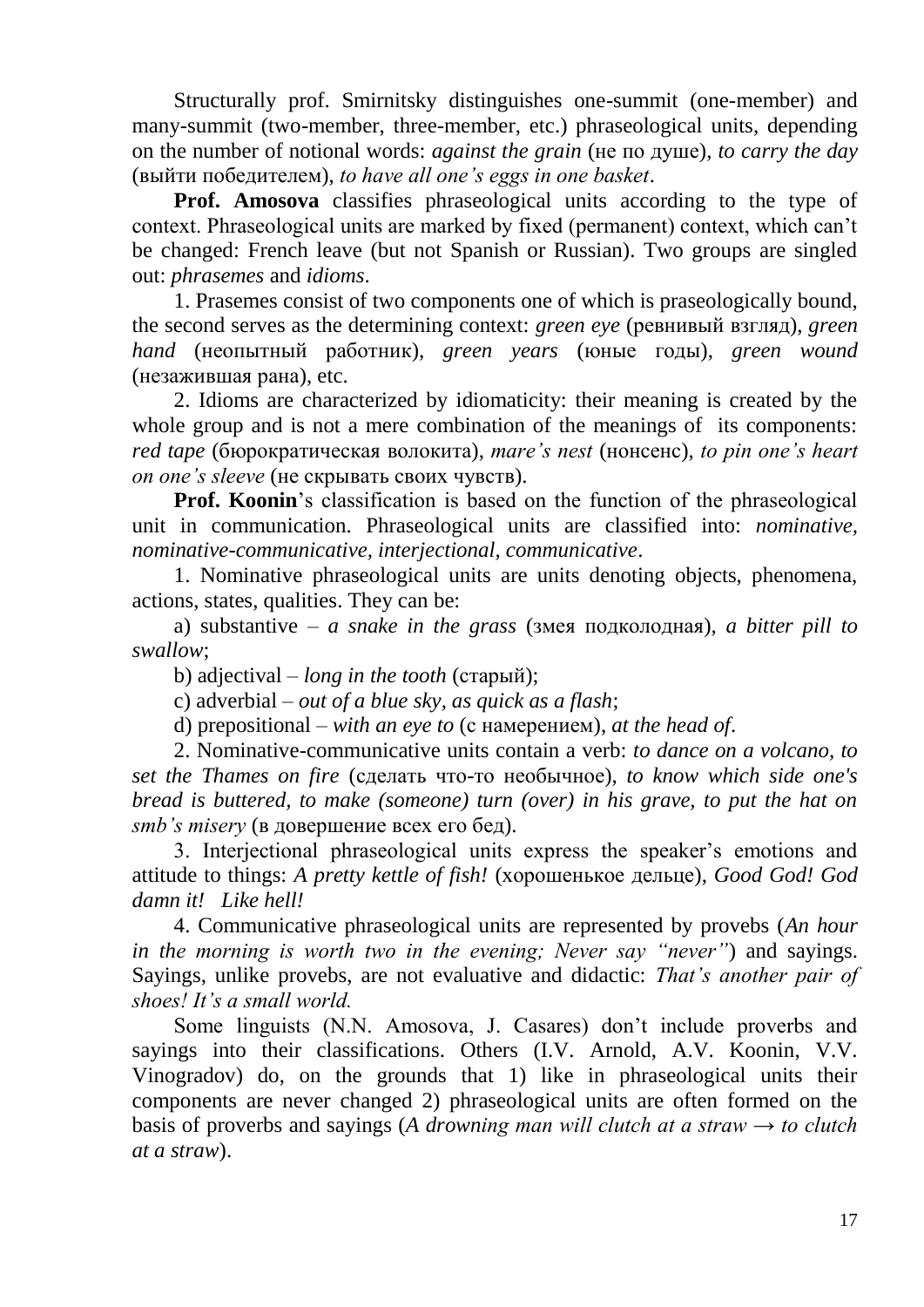In dictionaries of idioms the traditional and oldest principle for classifying phraseological units – the thematic principle – is used.

#### **The etymological classification of phraseological units**

According to their origin phraseological units are divided into native and borrowed.

**Native** phraseological units are connected with British realia, traditions, history:

*By bell book and candle* (jocular) – бесповоротно. This unit originates from the text of the form of excommunication (отлучение от церкви) which ends with the following words: *Doe to the book, quench the candle, ring the book!*

*To carry coal to Newcastle* (parallells: Ехать в Тулу со своим самоваром, везти сов в Афины, везти пряности в Иран)

*According to Cocker* – по всем правилам, точно. E. Cocker is the author of a well-known book on arithmetics.

To native phraseological units also belong familiar quotations came from works of English literature. A lot of them were borrowed from works by Shakespeare: *a fool's paradise* ("Romeo and Juliet"), *the green-eyed monster* ("Othello"), *murder will out* – шила в мешке не утаишь ("Macbeth"), etc.

A great number of native phraseological units originate from professional terminologies or jargons: *one's last card, the game is up/over lay one's cards on the table hold all the aces* (terms of gambling).

**Borrowed** phraseological units come from several sources.

A number of units were borrowed from the Bible and were fully assimilated: *to cast pearl before swine, the root of all evil, a woolf in sheep's clothing, to beat swords into plough-shares*.

A great amount of units were taken from ancient mythology and literature: *the apple of discord, the golden age, the thread of Ariadne, at the greek calends (* до греческих календ, никогда*)*, etc, They are international in their character.

A lot of phraseologisms were borrowed from different languages – *let's return to our muttons* (revenons à nos moutons), *blood and iron* (принцип политики Бисмарка – Blut und Eisen), *blue blood, to lose face* (кит. tiu lien) and from the other variants of the English language (AmE) – *a green light, bark up the wrong tree, to look like a million dollars, time is money* (B. Franklin "Advice to a Young Tradesman").